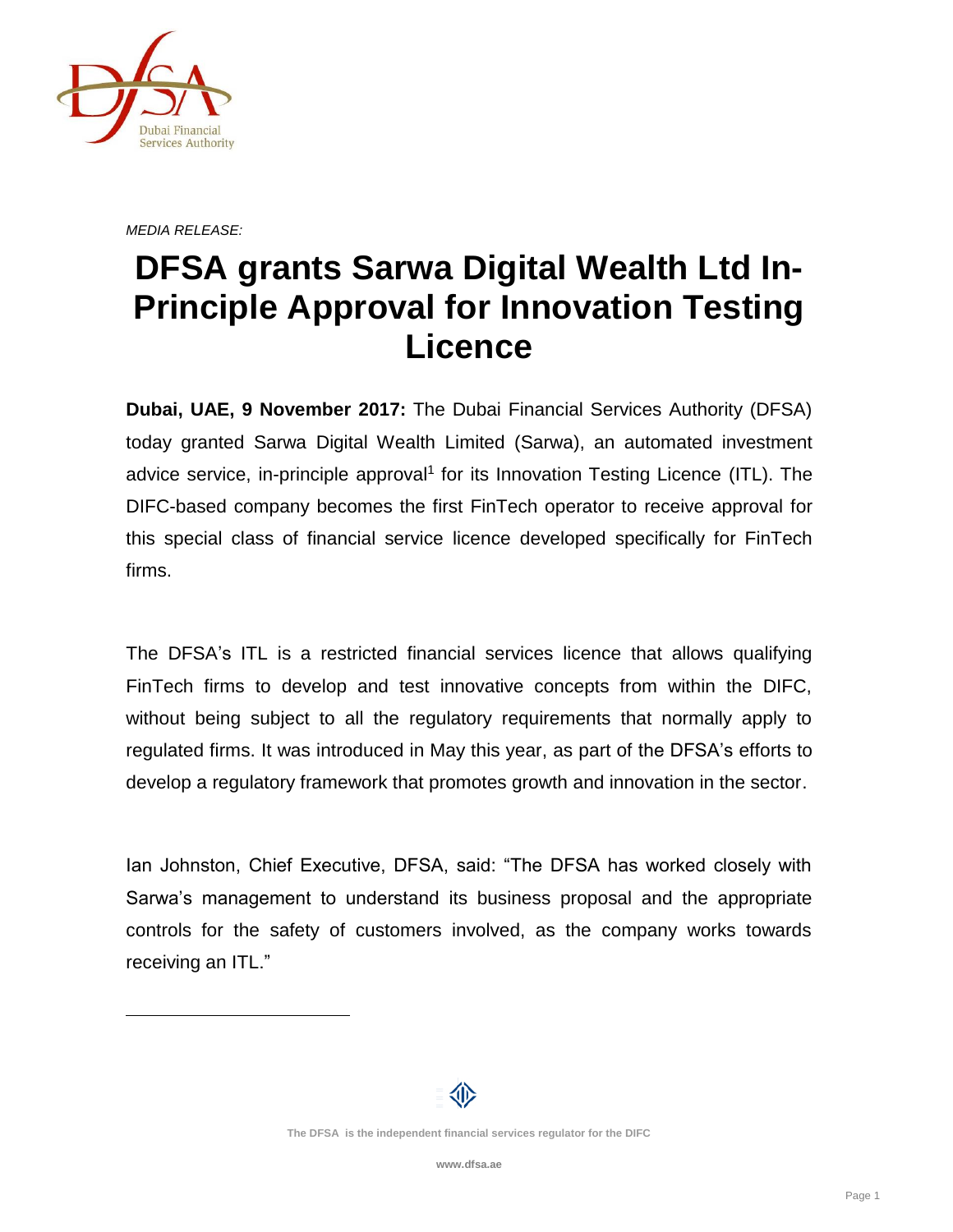

Sarwa is the first automated investment advice service for young professionals in the Middle East, which combines investment strategies with technology to reduce investments costs. It is among the 12 start-ups to participate in the FinTech Hive at DIFC, the region's first accelerator programme launched by the DIFC in partnership with Accenture in January this year.

The 12-week programme went live in August to facilitate collaboration between cutting-edge technology companies and leading regional and international financial institutions. It intends to catalyse growth and efficiency in a variety of areas including Regulatory Technology (RegTech), alternative finance and mobile payments, and concludes with an Investor Day on 12 November 2017.

Mr Johnston added: "We have been impressed by the proposals presented by the Hive participants. We expect several others to apply for DFSA regulation and are already considering the regulatory test plans of some."

Ms Raja Raja Al Mazrouei, Acting Executive Vice President of FinTech Hive at DIFC, said: "This announcement is a true testament to the success of Fintech Hive at DIFC and the opportunities we provided to our finalists. We remain committed to driving the development of the financial sector in the region and we look forward to seeing more success stories coming out of this Programme."

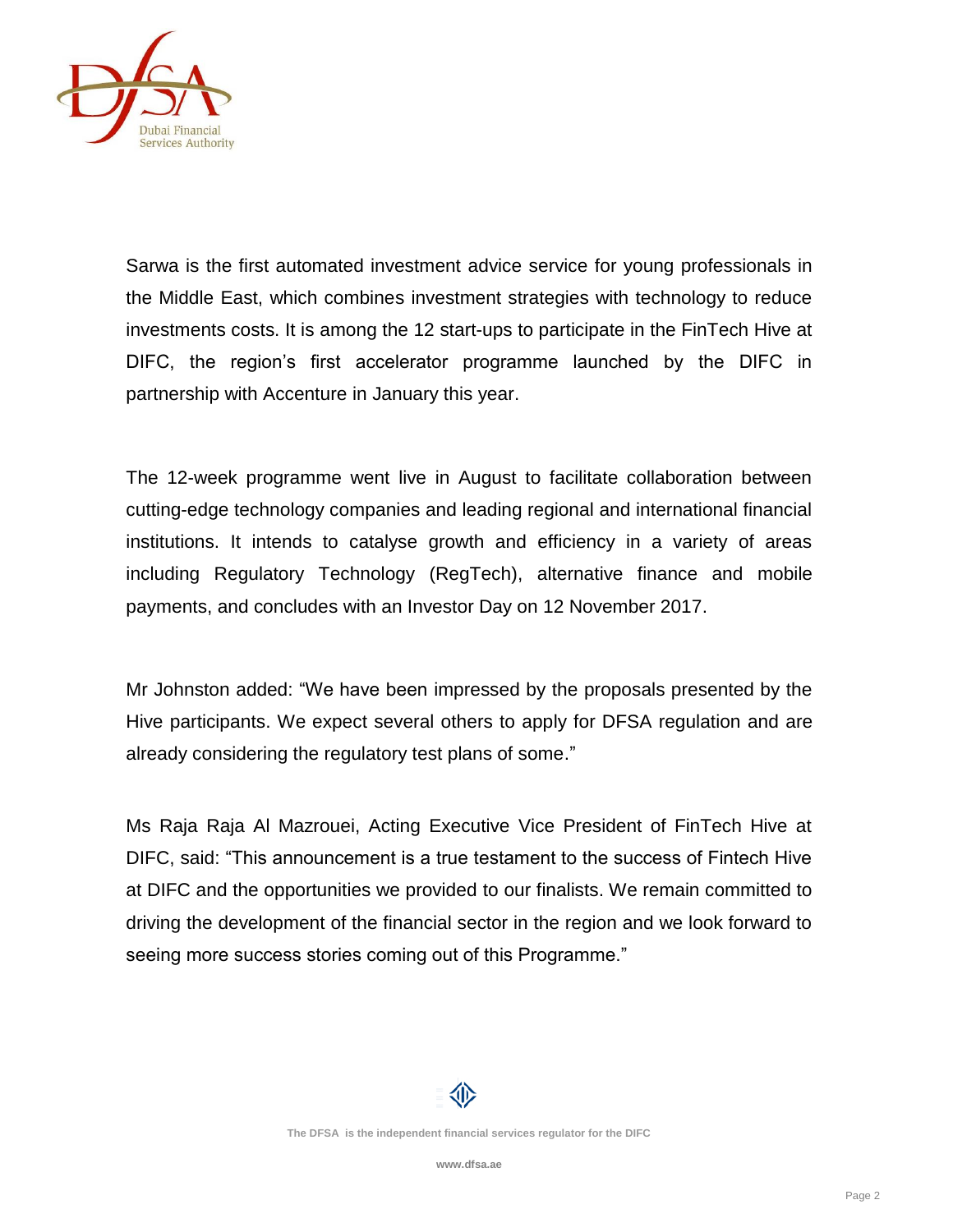

In addition to the FinTech Hive at DIFC finalists, the DFSA is in discussions with a range of FinTech firms interested in applying for the ITL or a full financial services licence, with business models including robo-advisors, crowdfunding platforms and digital wallets and payment services. The DFSA is also engaging with a number of RegTech firms, who do not need to be licenced, to understand developments in this area and facilitate progress where possible.

The DFSA's efforts to support the sustainable development of FinTech and RegTech in the DIFC compliments the UAE National Innovation Strategy set out by His Highness Sheikh Mohammed Bin Rashid Al Maktoum, Vice President and Prime Minister of UAE and Ruler of Dubai, to make the UAE a hub for innovation and technology. In addition to the ITL, the DFSA introduced a tailored regime for loan and investment crowdfunding platforms in August, the first such framework in the GCC region.

**- Ends -**

**For further information please contact:** Corporate Communications Dubai Financial Services Authority Level 13, The Gate, West Wing Dubai, UAE Tel: +971 (0)4 362 1613 Email[: DFSAcorpcomms@dfsa.ae](mailto:DFSAcorpcomms@dfsa.ae) [www.dfsa.ae](http://www.dfsa.ae/)